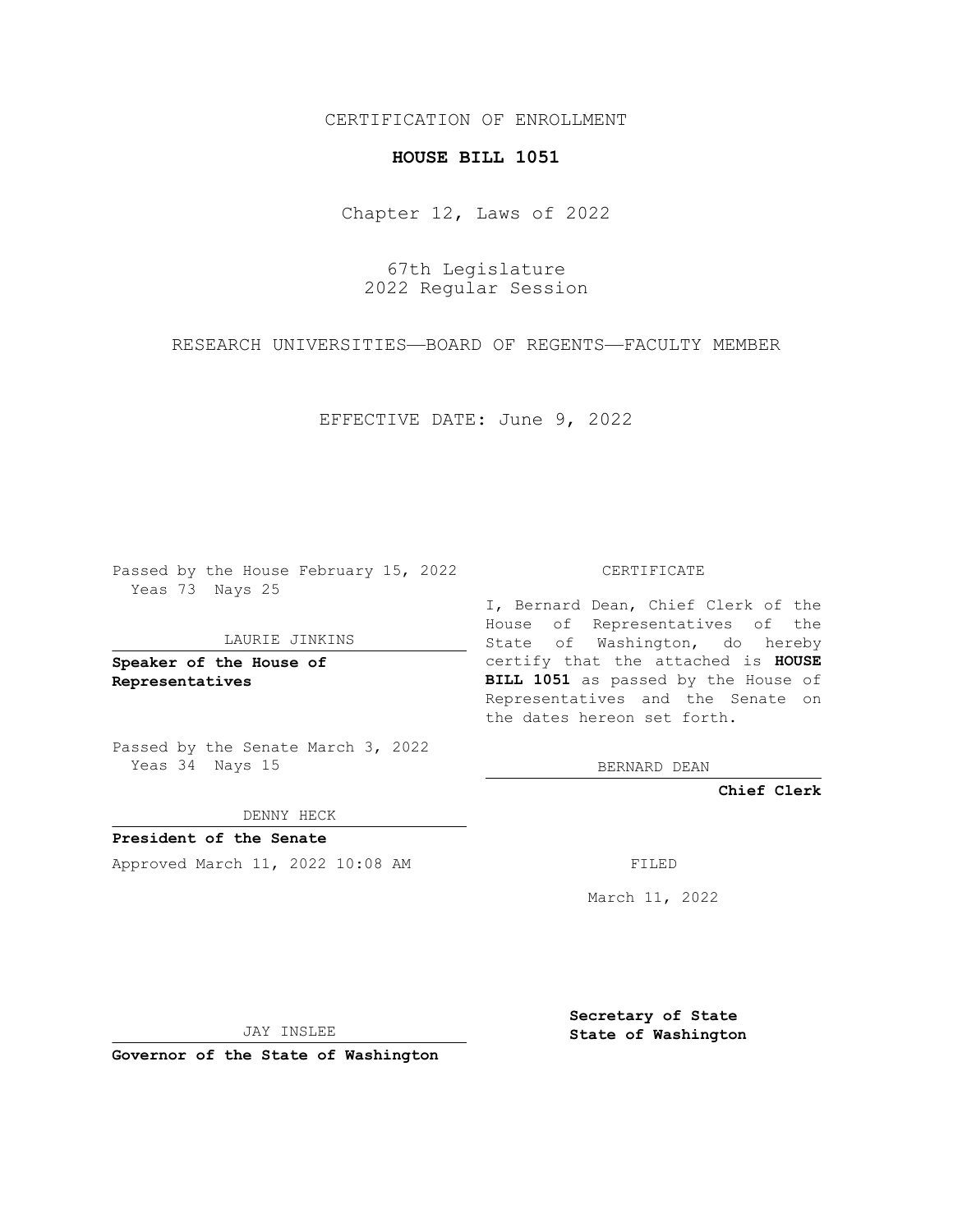### **HOUSE BILL 1051**

Passed Legislature - 2022 Regular Session

# **State of Washington 67th Legislature 2021 Regular Session**

**By** Representatives Pollet, Leavitt, Shewmake, Kloba, Ryu, Chopp, Fitzgibbon, Ortiz-Self, Goodman, Valdez, Lovick, Frame, Santos, Macri, Stokesbary, and Bergquist

Prefiled 12/23/20. Read first time 01/11/21. Referred to Committee on College & Workforce Development.

1 AN ACT Relating to adding a faculty member to the board of 2 regents at the research universities; and amending RCW 28B.20.100 and 3 28B.30.100.

4 BE IT ENACTED BY THE LEGISLATURE OF THE STATE OF WASHINGTON:

5 **Sec. 1.** RCW 28B.20.100 and 2006 c 78 s 1 are each amended to read as follows:6

7 (1)(a) The governance of the University of Washington shall be 8 vested in a board of regents to consist of  $((\text{ten}))$  11 members, one of 9 whom shall be a student and one of whom shall be a full-time or 10 emeritus member of the faculty.

 (b) The members shall be appointed by the governor with the 12 consent of the senate, and, except for the student member and faculty member, shall hold their offices for a term of six years from the first day of October and until their successors shall be appointed and qualified.

16 (c) The governor shall select the student member from a list of 17 candidates, of at least three and not more than five, submitted by 18 the governing body of the associated students. ((They shall be 19 appointed by the governor with the consent of the senate, and, except 20 for the student member, shall hold their offices for a term of six 21 years from the first day of October and until their successors shall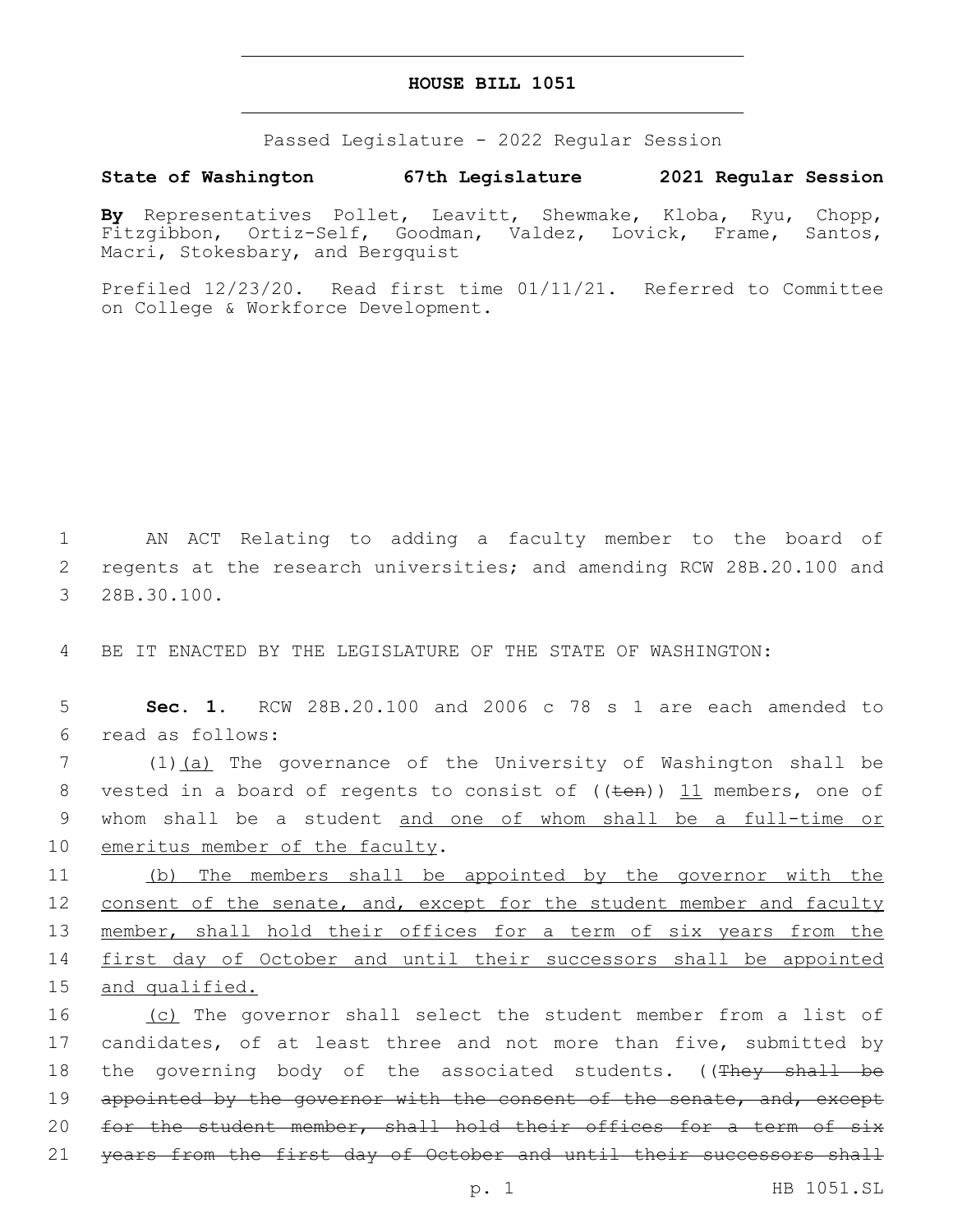1 be appointed and qualified.)) The student member shall hold ((his or 2 her)) the office for a term of one year from the first day of July 3 until the first day of July of the following year or until ((his or 4 her)) a successor is appointed and qualified, whichever is later. The 5 student member shall be a full-time student in good standing at the university at the time of appointment.6

7 (d) The governor shall select the faculty member from a list of 8 candidates, of at least two and not more than five, submitted by the 9 faculty senate. The faculty member shall hold the office for a term 10 of three years from the first day of October and until a successor is 11 appointed and qualified.

12 (2) Six members of said board shall constitute a quorum for the 13 transaction of business. In the case of a vacancy, or when an 14 appointment is made after the date of the expiration of a term, the 15 governor shall fill the vacancy for the remainder of the term of the 16 regent whose office has become vacant or expired.

17 (3) Except for the term of the student member and the faculty 18 member, no more than the terms of two members will expire 19 simultaneously on the last day of September in any one year.

20 (4) A student appointed under this section ((shall excuse himself 21 or herself from participation or voting)) may not participate or vote 22 on matters relating to the hiring, discipline, or tenure of faculty 23 members and personnel. A faculty member appointed under this section 24 may not participate or vote on matters related to the hiring, 25 discipline, or tenure of specific faculty members.

26 **Sec. 2.** RCW 28B.30.100 and 2006 c 78 s 2 are each amended to 27 read as follows:

28 (1)(a) The governance of Washington State University shall be 29 vested in a board of regents to consist of  $((\text{ten}))$  11 members, one of 30 whom shall be a student and one of whom shall be a full-time or 31 emeritus member of the faculty.

 (b) The members shall be appointed by the governor with the 33 consent of the senate, and, except for the student member and faculty member, shall hold their offices for a term of six years from the first day of October and until their successors shall be appointed and qualified.

37 (c) The governor shall select the student member from a list of 38 candidates, of at least three and not more than five, submitted by 39 the governing body of the associated students. ((They shall be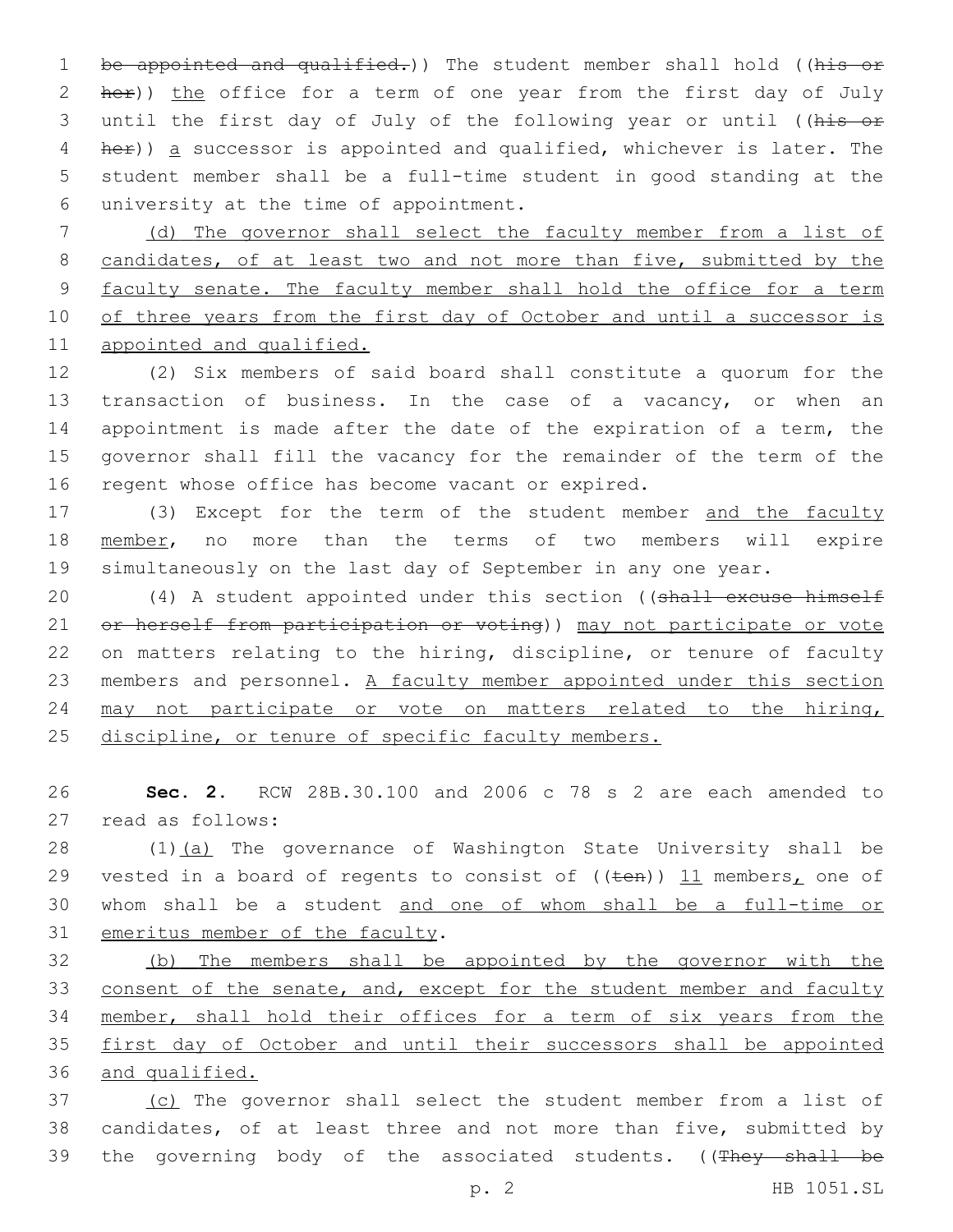1 appointed by the governor, by and with the consent of the senate and, 2 except for the student member, shall hold their offices for a term of 3 six years from the first day of October and until their successors 4 are appointed and qualified.)) The student member shall hold ((his or 5 her)) the office for a term of one year from the first day of July 6 until the first day of July of the following year or until ((his or 7 her)) a successor is appointed and qualified, whichever is later. The 8 student member shall be a full-time student in good standing at the 9 university at the time of appointment.

10 (d) The governor shall select the faculty member from a list of 11 candidates, of at least two and not more than five, submitted by the 12 faculty senate. The faculty member shall hold the office for a term 13 of three years from the first day of October and until a successor is 14 appointed and qualified.

15 (2) Six members of said board shall constitute a quorum for the 16 transaction of business. In the case of a vacancy or when an 17 appointment is made after the date of the expiration of a term, the 18 governor shall fill the vacancy for the remainder of the term of the 19 regent whose office has become vacant or expired.

20 (3) Except for the term of the student member and the faculty 21 member, no more than the terms of two members will expire 22 simultaneously on the last day of September in any one year.

 (4) Each regent shall, before entering upon the discharge of his respective duties as such, execute a good and sufficient bond to the state of Washington, with two or more sufficient sureties, residents of the state, or with a surety company licensed to do business within 27 the state, in the penal sum of not less than five thousand dollars, conditioned for the faithful performance of his duties as such regent: PROVIDED, That the university shall pay any fees incurred for 30 any such bonds for their board members.

31 (5) A student appointed under this section ((shall excuse himself or herself from participation or voting)) may not participate or vote on matters relating to the hiring, discipline, or tenure of faculty members and personnel. A faculty member appointed under this section may not participate or vote on matters related to the hiring, discipline, or tenure of specific faculty members.

> Passed by the House February 15, 2022. Passed by the Senate March 3, 2022. Approved by the Governor March 11, 2022.